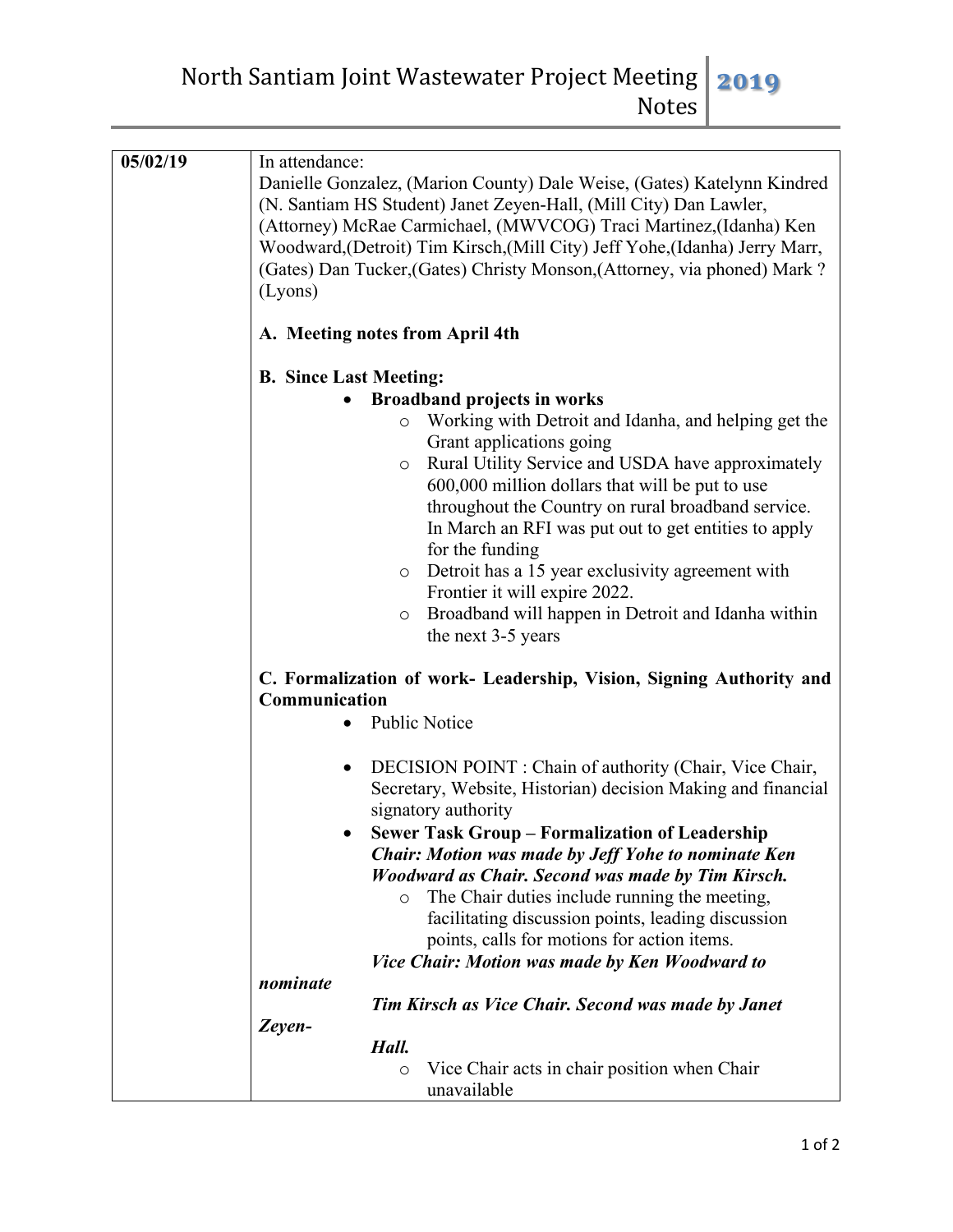North Santiam Joint Wastewater Project Meeting Notes **2019**

| Keeps the task group aware of emerging topics<br>$\circ$         |
|------------------------------------------------------------------|
| Secretary: Motion was made by Tim Kirsch to nominate             |
| Janet Zeyen-Hall as Secretary. Second was made by Jeff           |
| Yohe.                                                            |
| Coordinates the approval of invoices from Mill City<br>$\circ$   |
| Provides reports to task group from fiscal agent Mill<br>$\circ$ |
| City                                                             |
| Takes notes of action items and provides them to<br>$\circ$      |
| Marion County for inclusion in minutes                           |
| Historian: A motion was made by Tim Kirsch to nominate           |
| Jeff Yohe as Historian. Second was made by Ken                   |
| Woodward.                                                        |
| Takes photos of meeting for use for use in<br>$\circ$            |
| presentations and grant applications and items of                |
| interest to the sewer project                                    |
| <b>Communications: A motion was made by Tim Kirsch to</b>        |
| <b>Nominate Shelley Engle as Communications. Second was</b>      |
| Made by Ken Woodward.                                            |
| Manage and update website<br>$\circ$                             |
| Coordinate and draft public education<br>O                       |
| Assist with funding presentations<br>O                           |
| All motions/nominations were voted on and approved unanimously.  |
|                                                                  |
| Signatory authority (one from each city)                         |
| Ken Woodward, Detroit<br>$\circ$                                 |
| Jeff Yohe, Idanha<br>$\circ$<br>Daniel Tucker, Gates             |
| $\circ$<br>Tim Kirsch, Mill City                                 |
| $\circ$<br>Rules of the N. Santiam Joint Task Group              |
| There are eight authorized voting members (no more               |
| 1.<br>than two from each city)                                   |
| Detroit: Shelley Engle, Ken Woodward                             |
| O<br>Gates: Daniel Tucker, Jerry Marr<br>$\circ$                 |
| Idanha: Jeff Yohe, Traci Martinez<br>$\circ$                     |
| Mill City, Janet Zeyen-Hall, Tim Kirsch<br>$\circ$               |
| 2. Quorum for action items or votes shall consist of five        |
| voting members (tie vote plus one)                               |
| 3. All tie votes, fail                                           |
| Two signatures on documents and financial<br>4.                  |
| documents, but only upon the approval from task                  |
| group                                                            |
|                                                                  |
| D. Local Law Group-Attorney Christy Monson (by phone at 6:45pm), |
| Dan Lawler will attend                                           |
|                                                                  |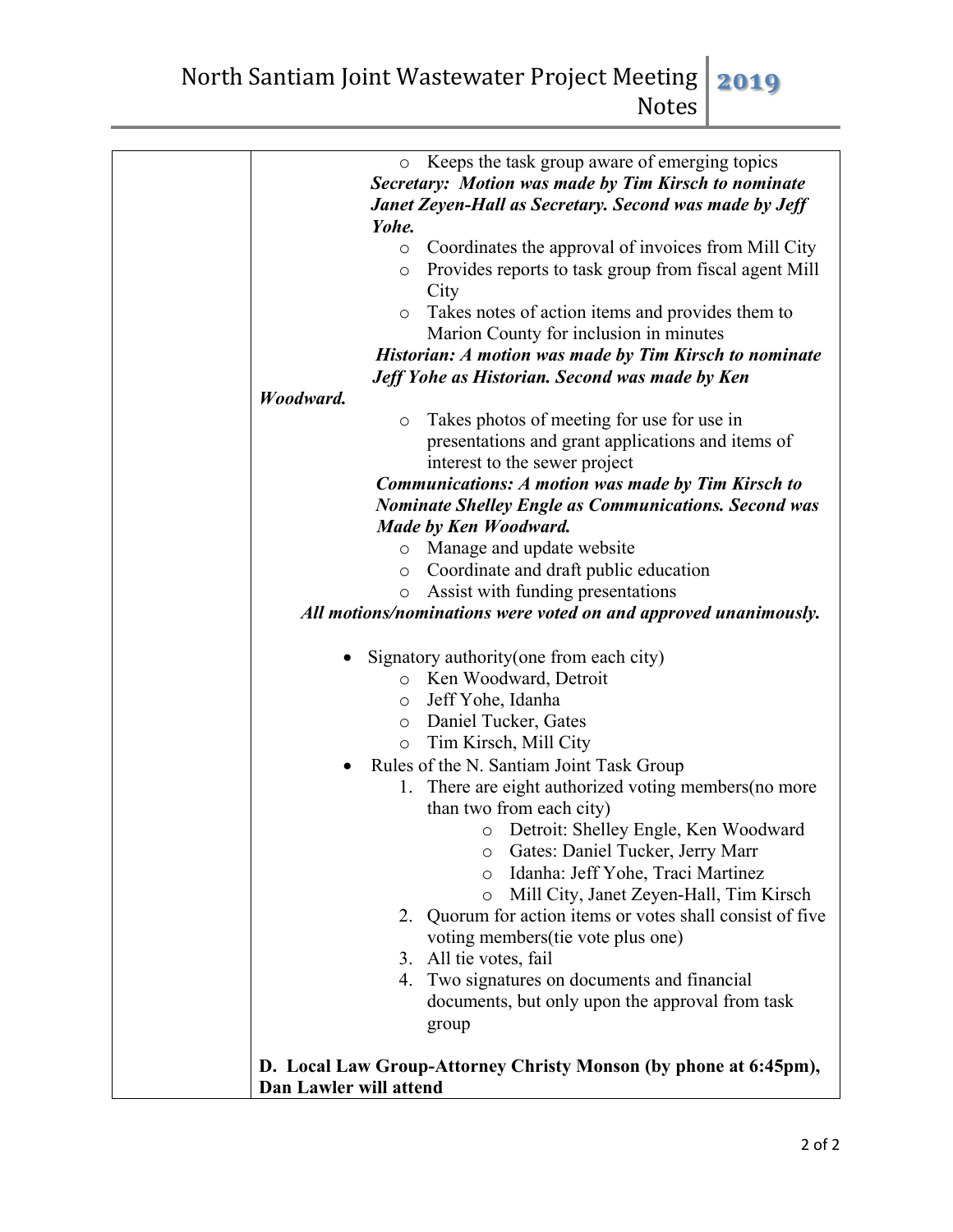North Santiam Joint Wastewater Project Meeting Notes **2019**

| SIGNATURES: Firm engagement letter<br>Reviewed Firm engagement letter; discussion on<br>$\circ$<br>procedure of attorney billing hours. Questions should<br>be discussed amongst the group via email and then<br>presented to Danielle. Danielle will in turn bring<br>forward those questions to the attorney's. This will<br>help keep attorney billing hours down.<br>Motion was brought forth by Tim Kirsch accept Firm<br>$\circ$<br>engagement letter; a second was made by Ken<br>Woodward. Motion was voted on and approved<br>unanimously. |
|-----------------------------------------------------------------------------------------------------------------------------------------------------------------------------------------------------------------------------------------------------------------------------------------------------------------------------------------------------------------------------------------------------------------------------------------------------------------------------------------------------------------------------------------------------|
|                                                                                                                                                                                                                                                                                                                                                                                                                                                                                                                                                     |
| Memo update: Christy Monson recaps Options for Providing                                                                                                                                                                                                                                                                                                                                                                                                                                                                                            |
| Sanitary Services in the N. Santiam Canyon. The                                                                                                                                                                                                                                                                                                                                                                                                                                                                                                     |
| recommendation is to implement an ORS 190 IGA.                                                                                                                                                                                                                                                                                                                                                                                                                                                                                                      |
| <b>Option 1: Special Sanitary District;</b> which is<br>$\circ$<br>generally formed by election; however at times it                                                                                                                                                                                                                                                                                                                                                                                                                                |
| can be done without an election. The formation                                                                                                                                                                                                                                                                                                                                                                                                                                                                                                      |
| process would include circulating a petition,                                                                                                                                                                                                                                                                                                                                                                                                                                                                                                       |
| required signatures, and then it would go to a                                                                                                                                                                                                                                                                                                                                                                                                                                                                                                      |
| general election vote.                                                                                                                                                                                                                                                                                                                                                                                                                                                                                                                              |
| The Board would also have to provide perspective<br>$\circ$                                                                                                                                                                                                                                                                                                                                                                                                                                                                                         |
| petitions to the County Board for approval, a                                                                                                                                                                                                                                                                                                                                                                                                                                                                                                       |
| hearing process would be held, and during that                                                                                                                                                                                                                                                                                                                                                                                                                                                                                                      |
| hearing process electors in the territory may request                                                                                                                                                                                                                                                                                                                                                                                                                                                                                               |
| an election on the petition. If there is no request for                                                                                                                                                                                                                                                                                                                                                                                                                                                                                             |
| election a special district may be formed after the                                                                                                                                                                                                                                                                                                                                                                                                                                                                                                 |
| required hearings without an election with the                                                                                                                                                                                                                                                                                                                                                                                                                                                                                                      |
| following conditions; 1. If at least 15% of electors<br>or 100 electors within the proposed territory                                                                                                                                                                                                                                                                                                                                                                                                                                               |
| (whichever is lesser) fail to timely request an                                                                                                                                                                                                                                                                                                                                                                                                                                                                                                     |
| election, AND 2. If the County Board approves the                                                                                                                                                                                                                                                                                                                                                                                                                                                                                                   |
| petition, AND 3. If no permanent tax rate is                                                                                                                                                                                                                                                                                                                                                                                                                                                                                                        |
| proposed or authorized; $OR$ 4. If all landowners                                                                                                                                                                                                                                                                                                                                                                                                                                                                                                   |
| within the territory petition to form a district; (ORS                                                                                                                                                                                                                                                                                                                                                                                                                                                                                              |
| 198.830); OR 5. If the OHA finds that a danger to                                                                                                                                                                                                                                                                                                                                                                                                                                                                                                   |
| the public exists because of conditions within the                                                                                                                                                                                                                                                                                                                                                                                                                                                                                                  |
| territory (ORS 431.735 and ORS 198.792) if these                                                                                                                                                                                                                                                                                                                                                                                                                                                                                                    |
| conditions are not met, a formation election must be                                                                                                                                                                                                                                                                                                                                                                                                                                                                                                |
| held.                                                                                                                                                                                                                                                                                                                                                                                                                                                                                                                                               |
| Special District option would give all the taxing<br>$\circ$                                                                                                                                                                                                                                                                                                                                                                                                                                                                                        |
| authority, and all the authority you need to be                                                                                                                                                                                                                                                                                                                                                                                                                                                                                                     |
| government, create the sanitary system and protect                                                                                                                                                                                                                                                                                                                                                                                                                                                                                                  |
| it.                                                                                                                                                                                                                                                                                                                                                                                                                                                                                                                                                 |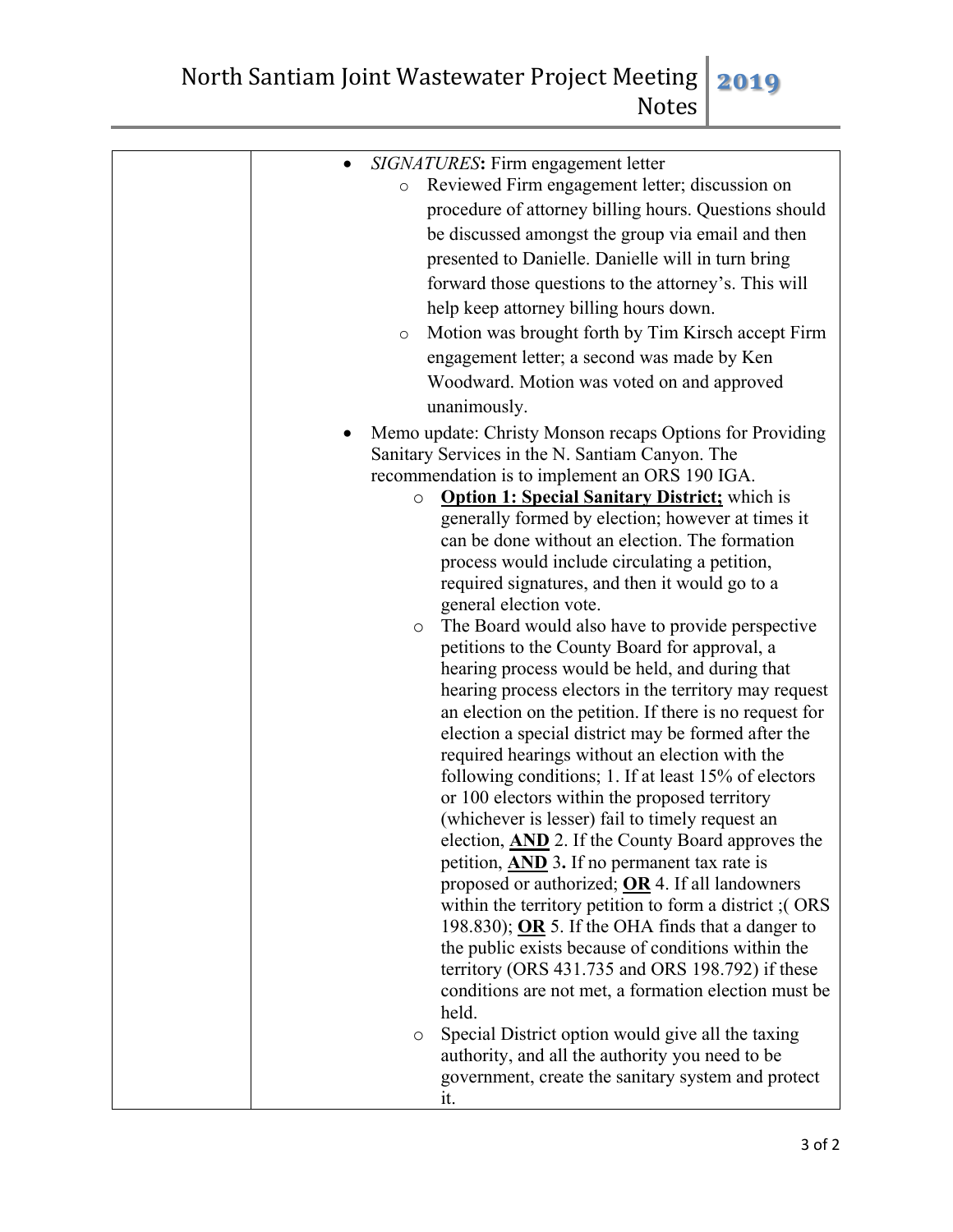| $\circ$ | The Governance for the District is comprised of<br>either 3 or 5 resident electors or landowners<br>electors in the proposed territory. The election for<br>the board seats must comply with the normal<br>election statutes<br>(ORS Chapters 198 and 255). There are also laws<br>regarding the board member terms, officers,<br>successors and the process to change the method of<br>the election and number of board members. |
|---------|-----------------------------------------------------------------------------------------------------------------------------------------------------------------------------------------------------------------------------------------------------------------------------------------------------------------------------------------------------------------------------------------------------------------------------------|
| $\circ$ | <b>Option 2: Sanitary Authority; The Sanitary</b><br>Authority is formed the same way a Special District<br>is formed as mentioned above, however you can<br>avoid the petition process if government within the<br>proposed territory believes the formation is<br>necessary for the protection of public health, safety<br>and welfare. (ORS 450.785)                                                                           |
| $\circ$ | The Sanitary Authority has a 5 member Board. All<br>other board rules apply, similar to the Special<br>District and you would have taxing and funding<br>authority.                                                                                                                                                                                                                                                               |
| $\circ$ | The County Treasure is the custodian of the<br>Sanitary Authority taxes, fees, and pays out all the<br>monies to the Authority.                                                                                                                                                                                                                                                                                                   |
| $\circ$ | <b>Option 3: County Service District; The County</b><br>can form a County Services District. Under this<br>formation the County is solely responsible for<br>forming the district and an election is not required.<br>The County Commissioners are the sole governing<br>body.                                                                                                                                                    |
| $\circ$ | Funding and taxing authority is a very broad<br>funding authority to construct and provide facilities.<br>However there is a statutory process in order to do<br>SO.                                                                                                                                                                                                                                                              |
| $\circ$ | The County Services District may use money from<br>a fund established under an appropriate statute to be<br>repaid by the district without interest.                                                                                                                                                                                                                                                                              |
| $\circ$ | County District that has not previously imposed ad<br>valorem property taxes may vote at a later time to<br>establish a permanent rate, however there are                                                                                                                                                                                                                                                                         |
| $\circ$ | procedural requirements.<br>All monies received by the County District must be<br>paid directly to the County Treasurer and deposited<br>into an appropriate district fund and will be<br>managed by the County Treasurer.                                                                                                                                                                                                        |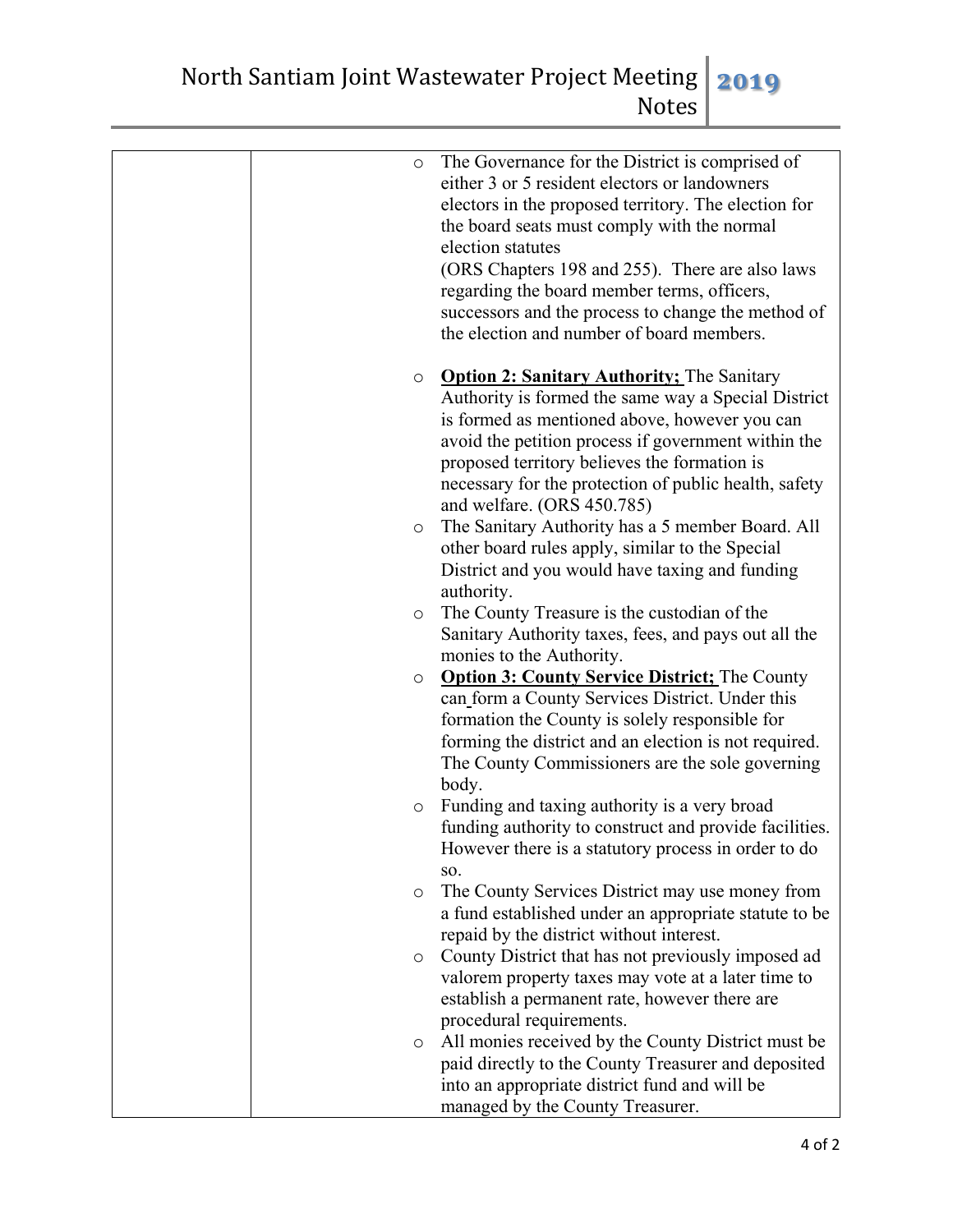| Option 4: ORS 190 IGA; is an intergovernmental<br>$\circ$<br>agreement between two or more agencies, they<br>create a new agency and it is determine how many<br>board members they would like to have. There is no<br>petition or election required. With cities and<br>counties, this means that they can give their broad<br>inherent authority to other local governmental<br>entities that may not have such a broad authority.<br>The contractual parties are able to share resources,<br>infrastructures, or employees to participate in joint<br>projects.<br>The agencies have no authority to levy taxes or<br>$\circ$<br>issue general obligation bonds.<br>The intergovernmental agency is subject to all the<br>O<br>same rules and regulations as the governments<br>which form it. You must also comply with<br>Oregon's public meeting and records laws.<br>However, Oregon's local budget laws and public<br>contracting laws can be waived. Suggest following<br>the public contracting rules.<br>This IGA contract must be ratified by ordinance<br>$\circ$<br>and properly filed with the Secretary of State.<br>Subjects that must be in such an IGA include the<br>entities functions and means to accomplish the<br>functions and, if applicable: funding details<br>personnel details, how and if property is transferred,<br>term and termination. IGA partners may also agree<br>to other more specific details.<br>Christy Suggests a motion is brought forth to direct Legal Counsel<br>$\bullet$<br>and staff to further research an ORS 190, and if it is a viable option<br>with the USDA, direct the <i>Firm</i> in drafting the ORS 190 for the<br>group to review.<br><b>Discussion:</b><br>Concerns with Grant issues.<br>$\circ$<br>Verify with USDA and make sure they work under ORS 190<br>$\circ$<br>• If there is no taxing and bonding is the only option to raise rates.<br>The group has the authority in deciding what fees will be charged to<br>$\circ$<br>users and non-users<br>o OHA could be of assistance |
|---------------------------------------------------------------------------------------------------------------------------------------------------------------------------------------------------------------------------------------------------------------------------------------------------------------------------------------------------------------------------------------------------------------------------------------------------------------------------------------------------------------------------------------------------------------------------------------------------------------------------------------------------------------------------------------------------------------------------------------------------------------------------------------------------------------------------------------------------------------------------------------------------------------------------------------------------------------------------------------------------------------------------------------------------------------------------------------------------------------------------------------------------------------------------------------------------------------------------------------------------------------------------------------------------------------------------------------------------------------------------------------------------------------------------------------------------------------------------------------------------------------------------------------------------------------------------------------------------------------------------------------------------------------------------------------------------------------------------------------------------------------------------------------------------------------------------------------------------------------------------------------------------------------------------------------------------------------------------------------------------------------------------------------------------------------|
| <b>Motion:</b> Motion was brought forth by Ken Woodward a motion to direct                                                                                                                                                                                                                                                                                                                                                                                                                                                                                                                                                                                                                                                                                                                                                                                                                                                                                                                                                                                                                                                                                                                                                                                                                                                                                                                                                                                                                                                                                                                                                                                                                                                                                                                                                                                                                                                                                                                                                                                    |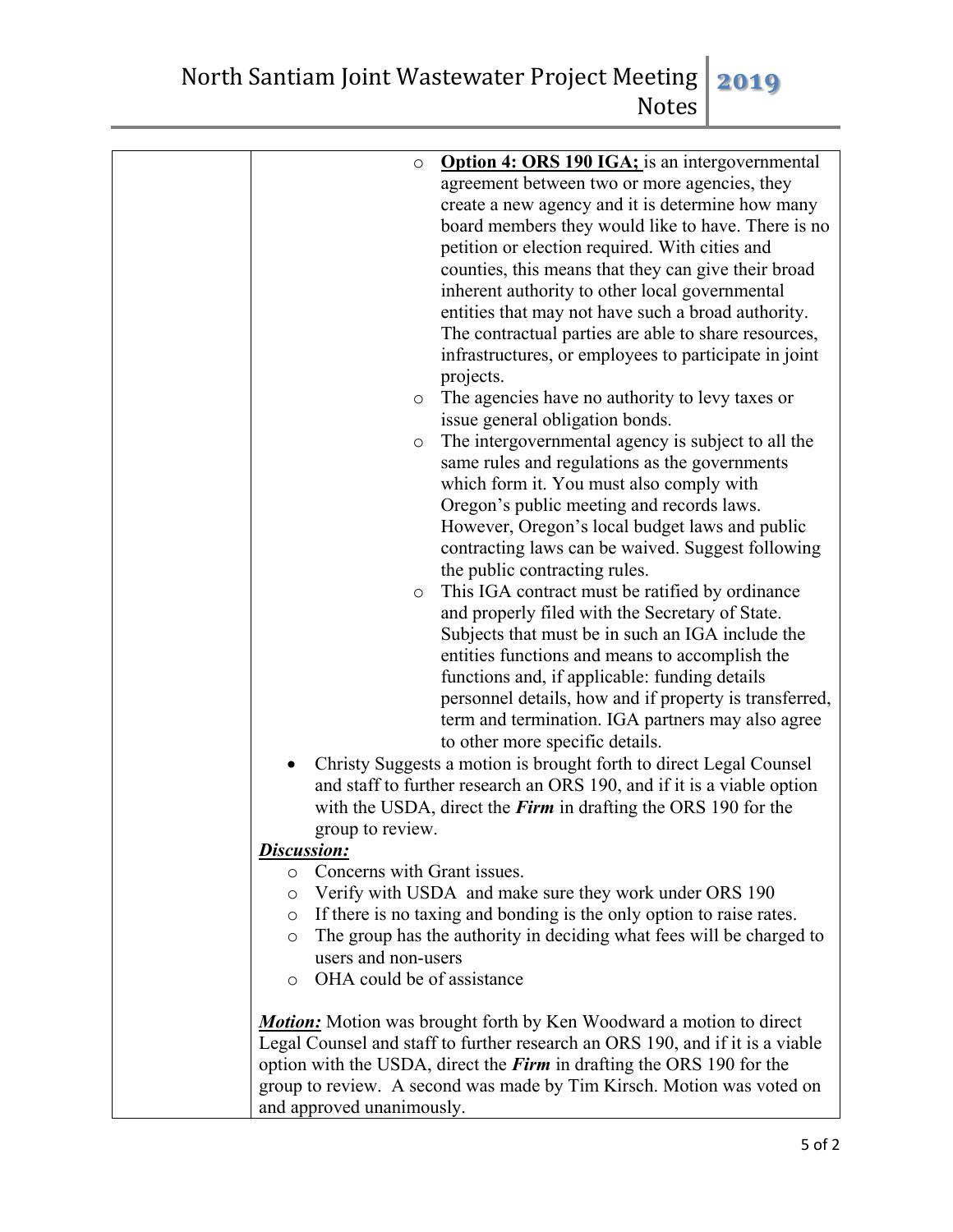| E. MWVCOG McRae Carmichael - Status of draft sewer master plan,                                 |
|-------------------------------------------------------------------------------------------------|
| wastewater facilities plan design and engineer RFQ                                              |
| Content draft review; scoring                                                                   |
| Discussion of what the group thought was important to<br>$\bullet$<br>have as scoring criteria: |
| Discussion of revised criteria from 4/4 meeting:                                                |
| 1. Proposed budget hourly rates, Staff/Admin.                                                   |
| $\circ$ 10 points max, agreed                                                                   |
| 2. Relevant project experience in similar communities                                           |
| 20 points max, agreed<br>$\circ$                                                                |
| 3. Past construction of Wastewater Treatment Facilities                                         |
| with a Class A discharge both surface and subsurface<br>water                                   |
| Originally max points were at 30, agreed to<br>$\circ$                                          |
| change max points to 20                                                                         |
| 4. Project design schedule                                                                      |
| 10 points max, agreed<br>$\circ$                                                                |
| 5. Experience working with the 3-Basin Rule                                                     |
| 10 points max, agreed<br>O                                                                      |
| 6. Knowledge of working with the 3-Basin Rule<br>10 points max, agreed<br>$\circ$               |
| 7. References (on-time, on-budget, will work with them                                          |
| again)                                                                                          |
| 10 points max, agreed<br>$\circ$                                                                |
| 8. Firm qualifications and experience                                                           |
| 10 points max, agreed<br>$\circ$                                                                |
| Discussion:                                                                                     |
| Will the scoring be blind scoring or at face?<br>٠                                              |
| Will all references be called?<br>$\bullet$                                                     |
| How will RFQ be advertised?                                                                     |
| Asking for 2 designs                                                                            |
| Draft Schedule for RFQ, review group, technical advisory<br>o Possibly have RFP out by June     |
| Possibly have RFQ open for at least 4 weeks.(2<br>$\circ$                                       |
| weeks open and 2 weeks to ask questions and get                                                 |
| responses)                                                                                      |
| o Potentially meet for secondary meeting in July                                                |
| Task force would like to review draft of RFQ before<br>$\circ$<br>it gets posted                |
|                                                                                                 |
|                                                                                                 |